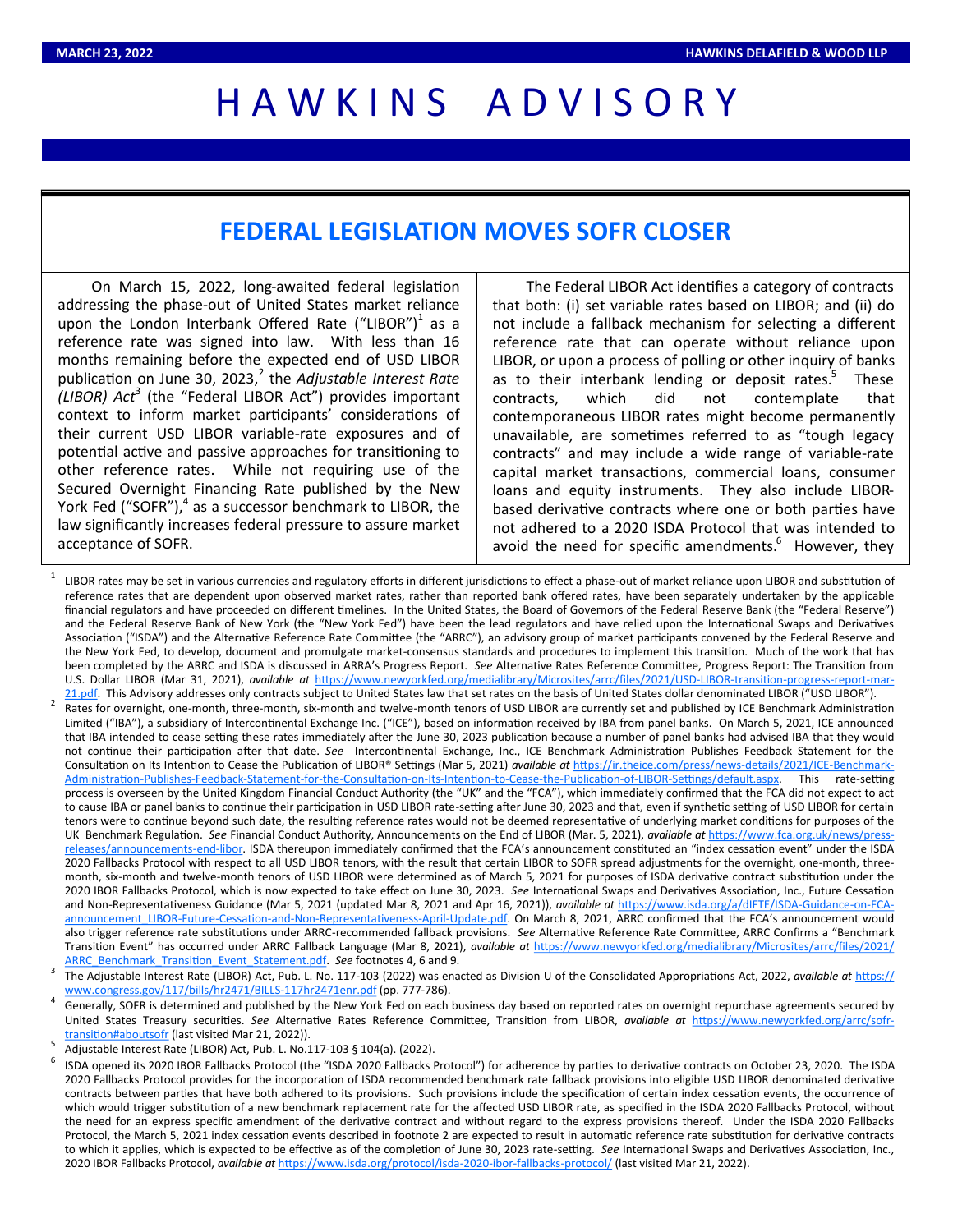do not include contracts where one party is contractually entitled to choose a successor reference rate unilaterally or contracts that have been amended to provide for a new reference rate or an adequate fallback mechanism.

The Federal LIBOR Act includes "by operation of law" provisions<sup>8</sup> that are limited to such "tough legacy contracts". These provisions reform these contracts to substitute a benchmark identified by the Federal Reserve that is based on SOFR, including specified tenor spread adjustments,<sup>9</sup> as of: (i) the first London banking day subsequent to June 30, 2023; or (ii) with respect to any tenor of LIBOR, another date upon which the Federal Reserve determines that such LIBOR tenor will cease to be published or to be representative (a "LIBOR Replacement Date").<sup>10</sup> This permits the Federal Reserve to advance or delay the LIBOR Replacement Date applicable to one or more tenors of LIBOR in response to developments.<sup>11</sup> In addition to putting into place eventual backstop treatment should the parties to a "tough legacy contract" not themselves address the issue of LIBOR termination, this provision attempts avoid the otherwise possible conversion of a variable-rate contract into a fixed-rate contract.<sup>12</sup>

The Federal LIBOR Act also includes more generally applicable provisions limiting legal recourse available to a party objecting to the substitution of SOFR for LIBOR.<sup>13</sup> Other provisions of the Federal LIBOR Act establish a process for substitution of SOFR for LIBOR in calculating special allowance payments between the federal Department of Education and holders of Federal Family Education Loan Program portfolios<sup>14</sup> and provide for a oneyear period (beginning on the LIBOR Replacement Date) that relates only to consumer loans, during which the applicable Federal Reserve-approved tenor spread adjustment between LIBOR and SOFR is to be phased in

"linearly" as "adjusted" by the Federal Reserve. $^{15}$  Additional provisions confirm that a complying SOFR substitution is not prohibited under the federal Trust Indenture  $Act^{16}$  and address federal bank regulatory<sup>17</sup> and consumer lending law $^{18}$  treatment.

The Federal LIBOR Act mandates the Federal Reserve to promulgate regulations to carry out its provisions within 180 days of enactment.<sup>19</sup> Depending upon the scope and complexity of the implementing regulations that the Federal Reserve might propose, their adoption may not be completed much before the LIBOR Replacement Date. $^{20}$ The Federal Reserve's normal regulatory process requires approval by its Board of both proposed and final regulations and an intervening public comment period. $21$  Taking into account the requirement that its regulations cannot become effective until 30 days after Federal Register publication, it seems likely that this process may require at least one-third of the time remaining before June 30, 2023, leaving relatively little time for market participants to adjust to any regulations adopted. While this might suggest that a minimalist approach to such regulation would be prudent, especially given the amount of work that has already been done by the New York Fed, ISDA and the ARRC to prepare for the introduction of SOFR, it is uncertain how extensive implementing regulations may be. One possible topic that would seem likely to have monetary effect might be an update, or method for updating, the tenor spread adjustments to reflect the passage of time and any changes in relative LIBOR and SOFR rates between March 5, 2021 and the LIBOR Replacement Date. $2^2$  Another that might have operational consequences and affect the temporary basis risk that the Federal LIBOR Act creates for lenders who finance their portfolios might be further specification of the

<sup>22</sup> *See* footnotes 9 and 11.

<sup>7</sup> As an example, adherence by all parties to a derivative contract to the ISDA 2020 Fallbacks Protocol described in footnote 6 may be viewed as such an amendment. 8 Adjustable Interest Rate (LIBOR) Act, Pub. L. No.117-103 § 104. (2022).

<sup>9</sup> The Federal LIBOR Act incorporates the tenor spread adjustments described in footnote 2, which were determined on the basis of historical data that was available on March 5, 2021. Accordingly, these do not reflect any changes in the relationship between LIBOR and any tenor of SOFR between that date and a "by operation of law", or earlier voluntary, conversion to SOFR. This may result in the tenor spread adjustments becoming less reliable measures of the relationship between reference rates at the time of conversion and, for portfolio financings where conversion occurs separately for assets and liabilities, in potential basis risk.

<sup>10</sup> Adjustable Interest Rate (LIBOR) Act, Pub. L. No.117-103, §103(17). (2022).

The impact of a change in LIBOR Replacement Date upon the expected schedule for Federal Reserve adoption of implementing regulations and for market participants' operational preparations might be substantial. *See* text at footnotes 19-23.

<sup>&</sup>lt;sup>12</sup> Many capital markets contracts that did not contemplate a permanent cessation of LIBOR setting or publication expressly provide that, if a new rate could not be established on the basis of a more recently published LIBOR rate or, in many instances, through bank-polling, the last established LIBOR-based rate would remain in effect. While not an unreasonable provision in the context of a temporary interruption to LIBOR-based rate setting, it's long-term or permanent operation would result in an effective fixed rate. This unintended result may confer an opportunistic benefit upon one party or the other as market variable rates continue to fluctuate. The problem is compounded for portfolio financings, where disparate treatment of rates applicable to assets and liabilities may create basis risk.

<sup>13</sup> Adjustable Interest Rate (LIBOR) Act, Pub. L. No.117-103, §105. (2022). Issues might relate to the existence of trigger events or rate-setting mechanics. *See* footnote 12.

<sup>&</sup>lt;sup>14</sup> Adjustable Interest Rate (LIBOR) Act, Pub. L. No.117-103, § 109. (2022). Hawkins Delafield & Wood LLP assisted the Education Finance Council in developing this provision.

<sup>&</sup>lt;sup>15</sup> Adjustable Interest Rate (LIBOR) Act, Pub. L. No.117-103, §104(e)(2). (2022).<br><sup>16</sup> Adjustable Interest Rate (UBOR) Act, Rub, L. No. 117, 103, §108, (2023).

<sup>&</sup>lt;sup>16</sup> Adjustable Interest Rate (LIBOR) Act, Pub. L. No.117-103, §108. (2022).<br><sup>17</sup> Adjustable Literature (UPOR) Act, R. b. J. No. 447,403,5406. (2022).

<sup>&</sup>lt;sup>17</sup> Adjustable Interest Rate (LIBOR) Act, Pub. L. No.117-103, §106. (2022).<br><sup>18</sup> Adjustable Interest Rate (LIBOR) Act, Rub. L. No.117-103, §104(f), (2022).

<sup>18</sup> Adjustable Interest Rate (LIBOR) Act, Pub. L. No.117-103, §104(f). (2022).

<sup>&</sup>lt;sup>19</sup> Adjustable Interest Rate (LIBOR) Act, Pub. L. No.117-103, § 110. (2022).

<sup>&</sup>lt;sup>20</sup> *See* text at footnotes 9-11.

See Board of Governors of the Federal Reserve System, What specific steps does the Board take to issue a regulation?, *available at* [https://www.federalreserve.gov/](https://www.federalreserve.gov/faqs/steps-board-takes-to-issue-a-regulation.htm) faqs/steps-board-takes-to-issue-a-[regulation.htm](https://www.federalreserve.gov/faqs/steps-board-takes-to-issue-a-regulation.htm) (last visited Mar 22, 2022).